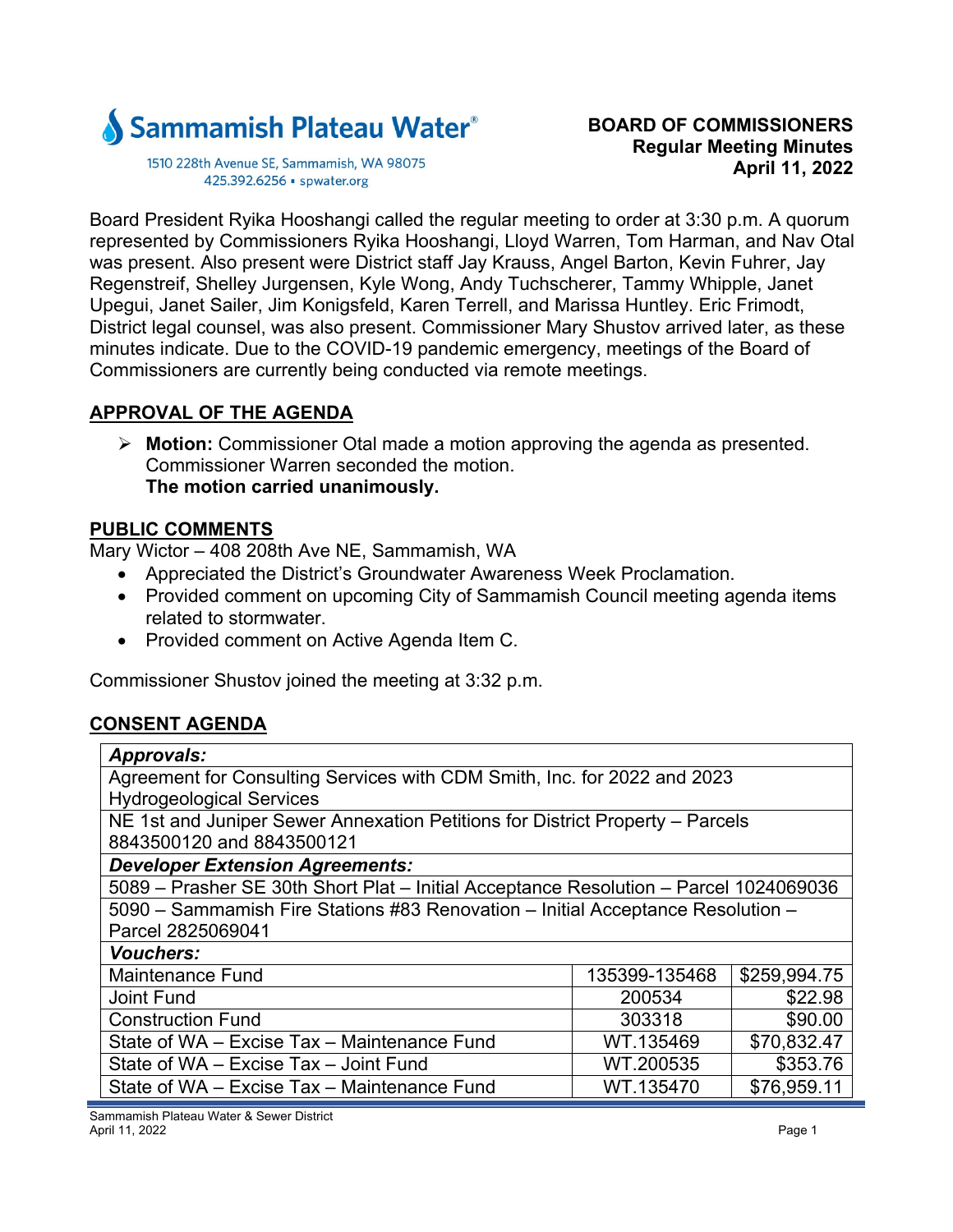| State of WA - Excise Tax - Joint Fund                 | WT.200536      | \$237.19     |
|-------------------------------------------------------|----------------|--------------|
| Payroll                                               | DD.24657-24723 | \$166,220.74 |
| Department of Retirement - Public Employees           | WT.135471      | \$38,770.41  |
| <b>Retirement System</b>                              |                |              |
| Health Equity - Health Savings Account                | WT.135472      | \$1,737.74   |
| ICMA - Deferred Compensation                          | WT.135473      | \$4,772.99   |
| King County Finance - Payroll Taxes                   | WT.135474      | \$64,036.75  |
| WA State Support Registry (Division of Child Support) | WT.135475      | \$276.92     |
| WA State Treasurer - Deferred Compensation            | WT.135476      | \$2,877.00   |
| <b>Total</b>                                          |                | \$687,182.81 |

 **Motion:** Commissioner Shustov made a motion approving the consent agenda as presented. Commissioner Warren seconded the motion. Otal inquired about the street light expenditure and requested a future agenda item for a high-level overview about the District's role on street lights. **The motion carried unanimously.** 

## **A. FISCAL YEAR 2020 AUDIT EXIT CONFERENCE**

June Li and Haji Adams, from the Washington State Auditor's Office, were in attendance to report on the 2020 fiscal year accountability and financial audit. They advised there are no significant issues to report.

## **B. UBAP REVIEW AND CUSTOMER ARREARAGES**

Fuhrer and Barton provided an overview presentation on participation and expenses relating to the District's Utility Billing Assistance Program (UBAP).

The Board requested that District staff evaluate the UBAP for potential changes to the program which could improve participation and utilization of funds.

## **C. CONSIDERATION OF DISTRICT APPROACH TO PFAS**

Following review and discussion of the draft document titled, District Approach to Per- and Poly-Fluoroalkyl Substances (PFAS), the Board and legal counsel are to provide any comments to District staff by Wednesday. District staff will draft a resolution to adopt the District's Approach to PFAS for consideration by the Board at the April 18, 2022 meeting.

## **D. COMPENSATION AND BENEFIT IMPLEMENTATION APPROVAL**

Jurgensen reviewed the proposed revisions to the District's Employee Handbook to be able to implement District staff recommendations regarding compensation and benefits. Jurgensen requested direction from the Board on the vacation benefit options.

 **Motion:** Commissioner Otal made a motion authorizing Alternative 4 outlined in the proposed Employee Handbook Addendum. Commissioner Warren seconded the motion.

## **The motion carried unanimously.**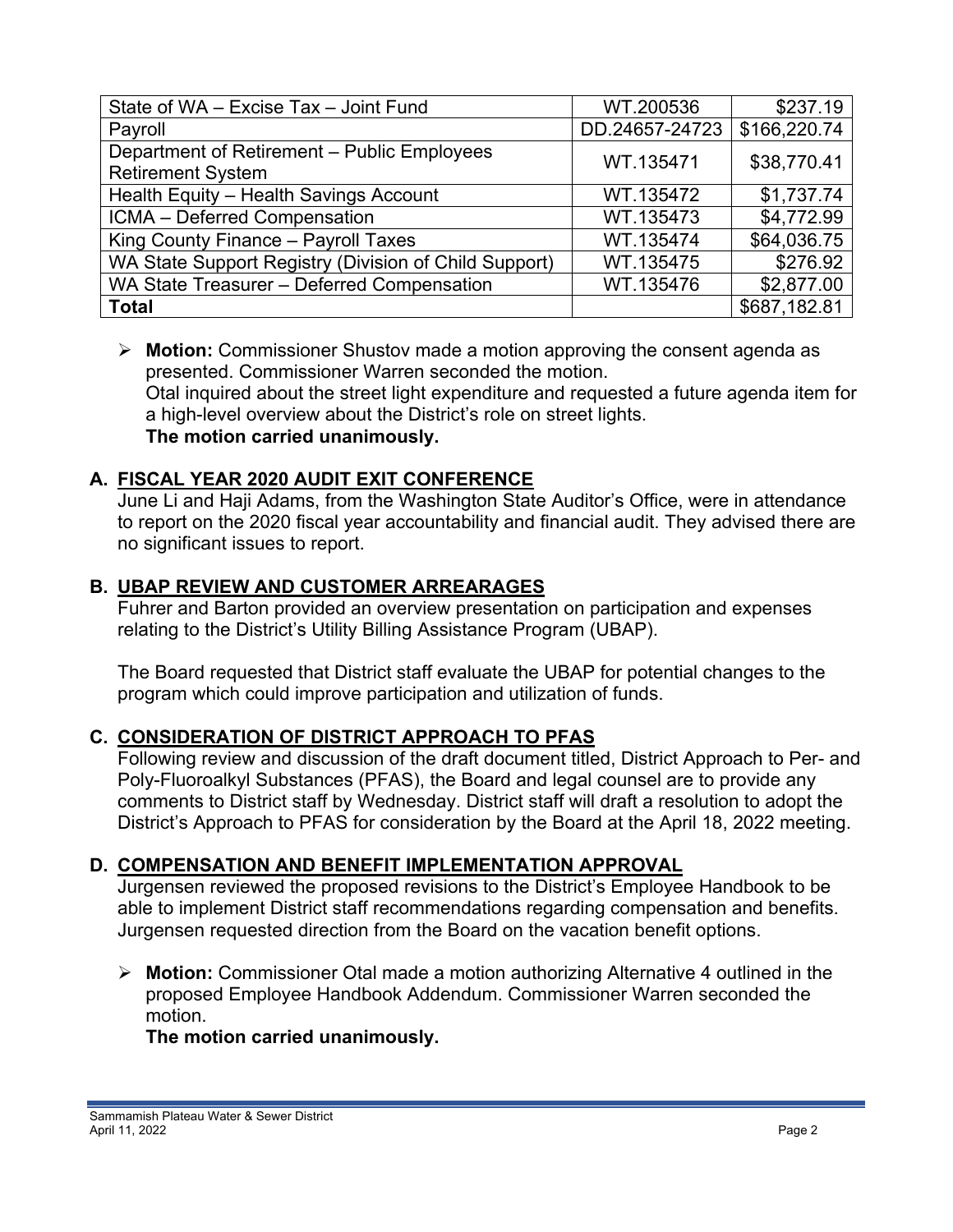Jurgensen advised that a resolution to adopt the Employee Handbook Addendum will be brought before the Board for consideration at the April 18, 2022 meeting.

## **ATTORNEY/MANAGER/COMMISSIONER REPORTS**

*Attorney* 

- Advised that he and District staff have a meeting scheduled on April 20, 2022 with City of Issaquah staff regarding the administrative adjustment process regarding a legacy tree of significance to the Well 9 PFAS Treatment Plant design.
- Advised there still has been no amendment to Proclamation 20-28 relating to waivers of the Open Public Meetings Act (OPMA) or COVID emergency. Accordingly, the District is still required to continue with remote meetings.

#### *General Manager*

- Expressed appreciation to Janet Upegui for her work coordinating Representative Schrier's media event hosted at the District today which covered the \$1.585 million secured through appropriations for the 2022 Community Project Funding for the Well 9 PFAS Treatment Plant.
- Provided an update on District staff's latest efforts to secure funding for the Well 9 PFAS Treatment Plant. Krauss advised that the District applied for the Safe Drinking Water Action Grant with the Department of Ecology, submitted 2023 federal appropriations requests on April 8, 2022 to Representative Schrier, Senator Cantwell, and Senator Murray, and is continuing to monitor for information regarding the federal infrastructure bill.

### *Commissioners*

#### *Commissioner Harman*

- Reported on his attendance at the Washington Association of Sewer and Water Districts (WASWD) 2022 Spring Conference.
- Reported on his attendance at the Sno-King Water District Coalition (Sno-King) meeting today. Harman advised that the Sno-King lobbyist has been invited to attend the June 6, 2022 Board meeting.
- Provided comment on the Regional Water Quality Committee (RWQC) meeting he observed.

#### *Commissioner Warren*

- Reported on his attendance at a recent RWQC meeting.
- Warren and Hooshangi provided additional comment on Representative Schrier's media event today which they, Krauss, and other District staff and commissioners had participated in.

#### *Commissioner Shustov*

 Reported on her attendance at a recent Metropolitan Water Pollution Abatement Advisory Committee (MWPAAC) Subcommittee meeting.